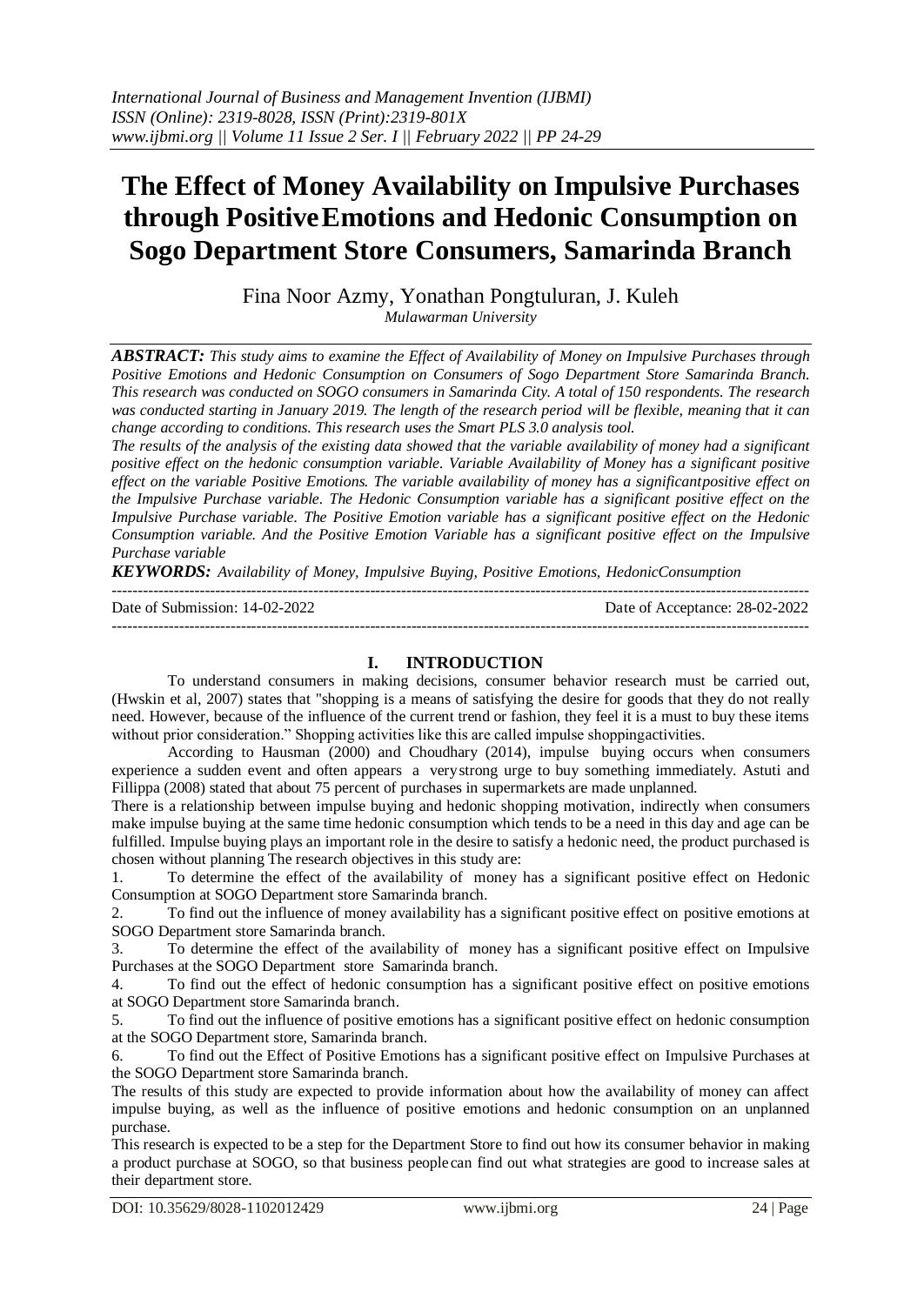## **II. LITERATURE REVIEW**

In compiling this research, the researcher refers to previous studies conducted on imitation products or other products related to the variables or relationships between variables used in this study.

#### **H1 : Availability of money has a positive and significant effect on Hedonic Consumption at SOGO Department store Samarinda branch.**

The variables in this study are Availability of money, Hedonic Consumption tendency, and Impulse buying. The research of Dananjaya & Suparna (2016) uses SEM (structural equation model) as an analytical tool. The results of the analysis show that the Availability of money has a significant and positive effect on impulse buying and the Availability of money has a significant and positive effect on Hedonic Consumption tendency.

#### **H2 : Availability of money has a positive and significant effect on Positive**

#### **Emotions at the SOGO Department store Samarinda branch.**

The variables in this research are the availability of money and time, positive emotions, and unplanned purchases. In this study, Prasetya & Rahardjo (2016) used SPSS (Statistical Package for the Social Sciences) as an analytical tool. The results of the analysis show that the availability of money and time variables have a positive and significant effect on unplanned purchases and the variables that have the most influence on unplanned purchases are positive emotions.

#### **H3 : Availability of money has a positive and significant effect on Impulsive Purchases at SOGO Department store Samarinda branch.**

In this study, Nandha et al (2017) used Path as an analytical tool with the help of the SPSS software as a tool. The results of the analysis show that the Availability of money has a significant and positive effect on the impulse buying behavior and Hedonic Consumption Tendency has a significant effect on Impulse buying behavior.

#### **H4 : It is suspected that Hedonic Consumption has a positive and significant effect on Impulsive Purchases at the SOGO Department store Samarinda branch.**

The results of the analysis show that the value of hedonic spending has a significant effect on positive emotions, the variable value of hedonic spending has a positive and significant effect on impulse buying and the variable value of hedonic shopping has a positive and significant effect on positive emotions.

#### **H5 : Positive Emotions have a positive and significant effect on hedonic consumption at the SOGO Department store Samarinda branch.**

In this study, Darma and Japarianto (2014) used PATH Analysis as an analytical tool. The results of the analysis show that Hedonic Shopping Value has a significant effect on Positive Emotion, Hedonic Shopping Value has a significant effect on Impulse Buying.

#### **H6 : Positive Emotions have a positive and significant effect on Impulsive Purchases at the SOGO Department store Samarinda branch**

Dewi et al (2015) conducted this research in Malang entitled The Influence of Fashion Involvement and Hedonic Consumption Tendency with Positive Emotion Mediator on Fashion-oriented Impulsive Purchases. The results of the analysis showthat Hedonic Consumption has a positive and significant effect on Positive Emotions.

## **Figure 1. Conceptual Model**



**III. RESEARCH METHODOLOGY**

The data used in this study is primary data. Primary data is data collected and processed by researchers directly from respondents. In this case, the data was obtained through a questionnaire that was distributed to consumers of SOGO department stores in Samarinda City who had made purchases at the department.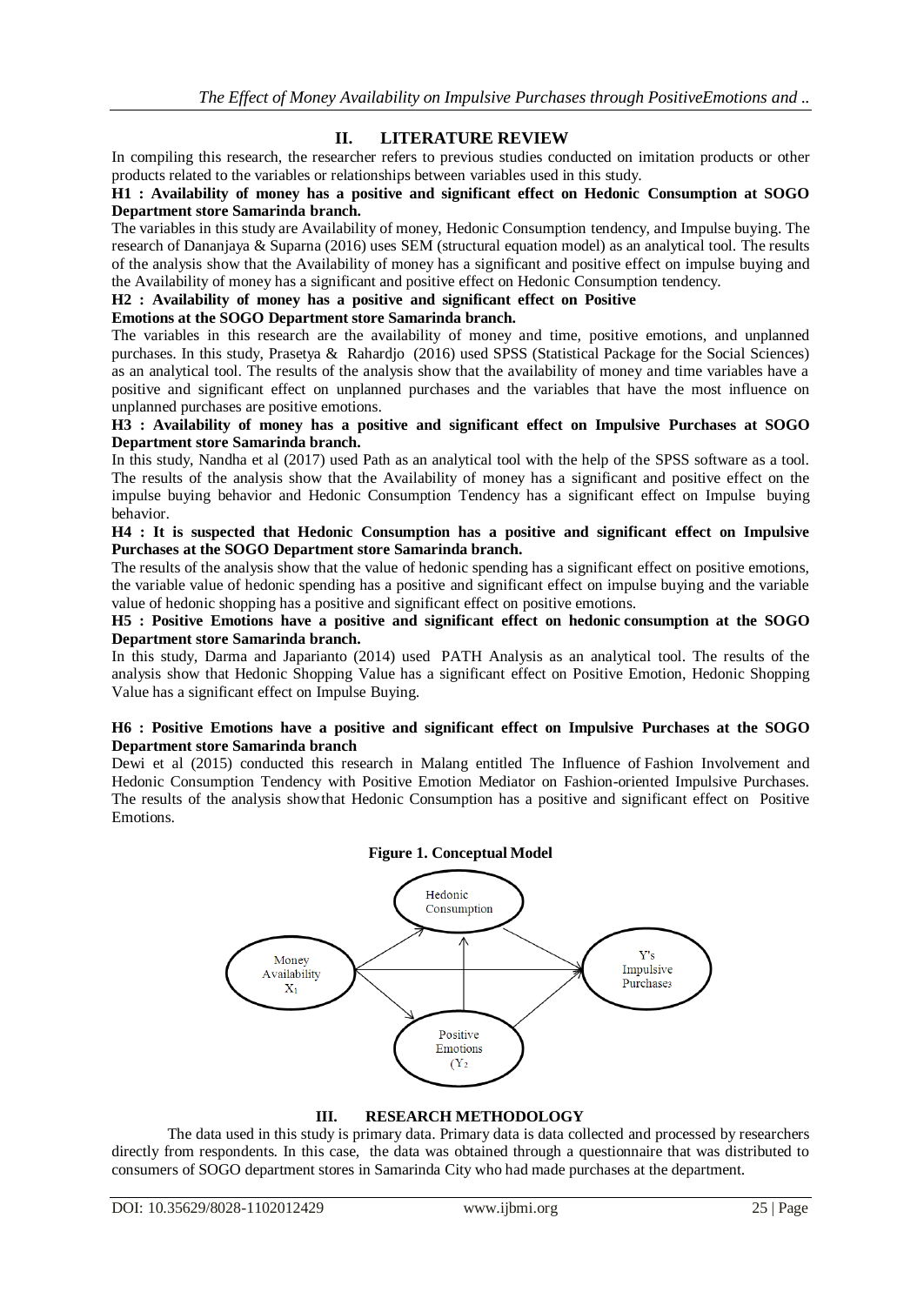## **VI. RESULTS AND DISCUSSION**

Data processing technique using SEM method based on Partial Least Square (PLS). The PLS software in this study uses the SMART PLS version 3.0 software, wherein the PLS analysis there are three stages according to Hussein (2015). The first stage is the evaluation of the outer model or measurement model. The second stage is the evaluation of the inner model or structural model. While the third stage in the PLS analysis is testing the research hypothesis. The outer model consists of the relationship between the observable variable items, and the latent constructs that are measured by each item, while the inner model consistsof the latent constructs that cannot be observed. In this test, the path coefficient estimation is also carried out which identifies the strength of the relationship between the independent variable and the dependent variable, The evaluation of this inner model is used to measure and explain the relationship between one variable and another. The evaluation of the inner model can be evaluated usingR2 and the predictive relevance value of Q2). The structural model of this research is as follows:



*Convergent Validity* (Convergent validity) aims to determine the validity of each indicator's relationship with its latent variable. Convergent validity of the measurement model with reflective indicators is assessed based on the correlation between item scores or component scores with latent variable scores or construct scores calculated by PLS. The convergent validity value is said to be high if it has a correlation of more than 0.70 with the construct being measured.

For research in the early stages of development, a loading value measurement scale of 0.5 to 0.6 is considered adequate (Ghozali, 2006). As for the research will be used a limit loading factor of 0.50. Table 5.1. describes the loading factor value of each indicator. The loading factor value  $> 0.7$  can be said to be valid, but the rule of thumb interpretation of the loading factor value > 0.5can be said to be valid. From this table, it is known that all the loading factor values of the indicators of money availability, hedonic consumption, positive emotions, and compulsive purchases are greater than 0.70, and the t-statistic value is above 1.96 or has a p-value below 0.05 with Thus it can be concluded that each indicator can be said to be valid and significant to measure the construct.

Hypothesis testing in this study is used to test the effect between each variable. Each hypothesized relationship will be simulated using the bootstrapping method. The bootstrapping method aims to minimize the problem of abnormal research data. The test results through the bootstrapping method are as follows: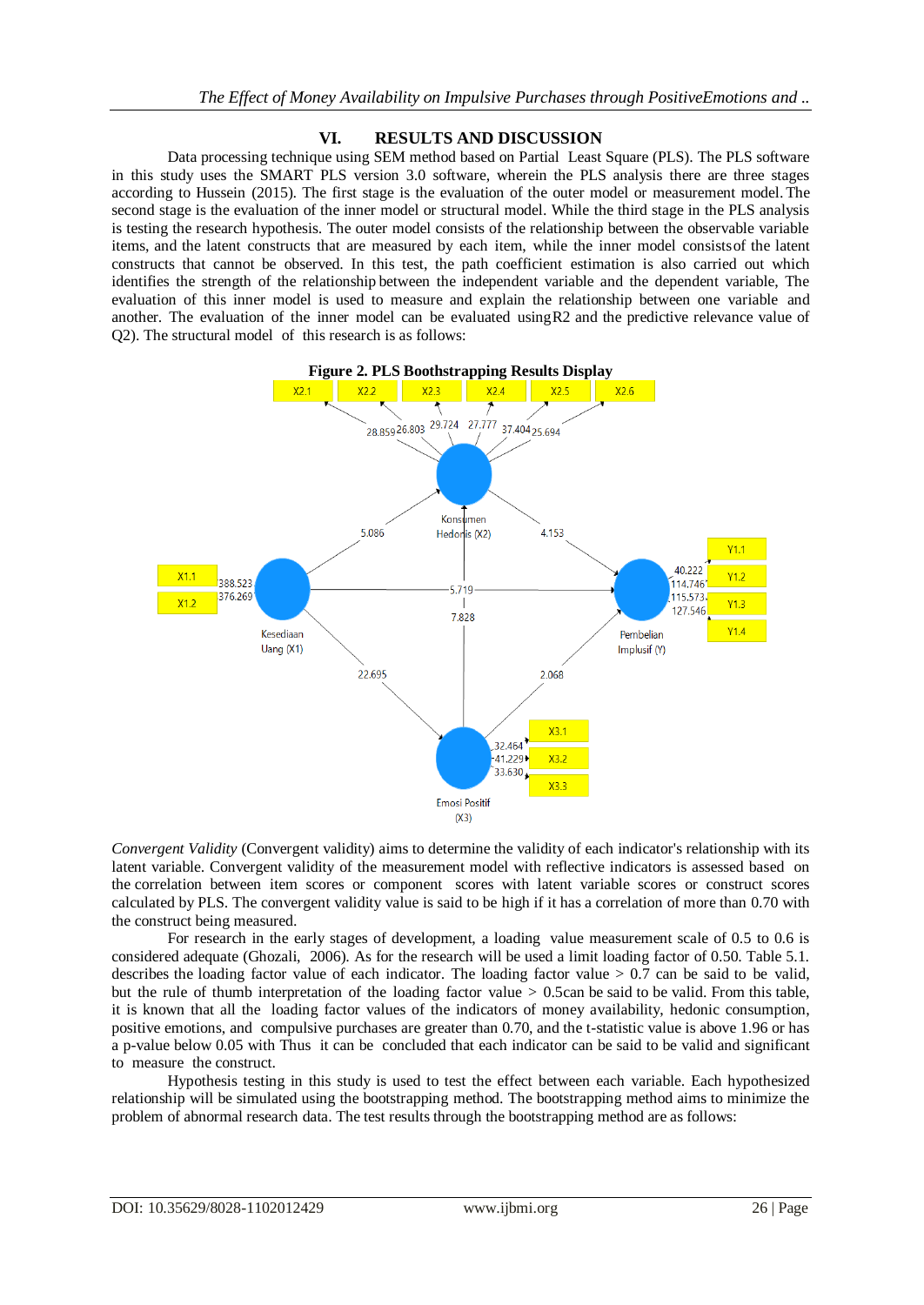| <b>Path Coefficients</b> |                    |                                     |                          |                                       |                                         |       |  |
|--------------------------|--------------------|-------------------------------------|--------------------------|---------------------------------------|-----------------------------------------|-------|--|
| <b>Hypothesis</b>        | <b>Variable</b>    | <b>OriginalSample</b><br>$\left($ O | <b>Sample</b><br>Mean(M) | <b>StandardDeviation T</b><br>(STDEV) | <b>Statistic Values</b><br>s( O/STDEV ) |       |  |
| $\overline{H1}$          | $KU\rightarrow KH$ | 0.393                               | 0.391                    | 0.077                                 | 5.086                                   | 0.000 |  |
| H2                       | KU > EP            | 0.826                               | 0.825                    | 0.036                                 | 22,695                                  | 0.000 |  |
| H <sub>3</sub>           | KU > PI            | 0.370                               | 0.363                    | 0.065                                 | 5.719                                   | 0.000 |  |
| H <sub>4</sub>           | KH->PI             | 0.385                               | 0.395                    | 0.093                                 | 4.153                                   | 0.000 |  |
| H <sub>5</sub>           | EP > KH            | 0.563                               | 0.562                    | 0.072                                 | 7.828                                   | 0.000 |  |
| H <sub>6</sub>           | EP > PI            | 0.171                               | 0.166                    | 0.083                                 | 2,068                                   | 0.039 |  |

## **Table 1. Results of Research Hypothesis Testing**

Basically, in hypothesis testing, there is a value in the output result for inner weight which provides information about the relationship between research variables. Hypothesis testing is done by comparing the ttable and t-statistics. The t-table can be obtained from a total of 150 respondents with a significance value of 0.05 and an at-table value of 1.960.

1. Hypothesis Testing H1

From the table, it can be seen that the original sample estimate of the money availability variable for the hedonic consumption variable is 0.393 with a significance below 5% as indicated by the t-statistical value of 5.086 which is greater than the t-table value of 1.960. The positive original sample estimate value indicates that the money availability variable has a direct and significant positive effect on the hedonic consumption variable. Based on the test results,it can be concluded that the first hypothesis is accepted.

2. H2 . Hypothesis Testing

Testing the second hypothesis is shown to see whether the effect of the variable availability of money on the positive emotion variable. The test results can be seen from Table 5.19 above, the e-trust variable obtained an original sample estimate value of  $0.826$  with a t-statistic value of  $22.695 > 1.960$  which means that the variable availability of money has a direct and significant positive effect on positive emotions with a significance level above 5% (significant). . Based on the test results, it can be concluded that hypothesis 2 is accepted.

3. Hypothesis Testing H3

The value of the money availability variable on the impulsive purchase variable with a path coefficient of 0.370 and a t-statistic of  $5.719 > 1.960$ , and has a p- value of  $0.000 < 0.005$ . So that the variable availability of money has a direct and significant positive effect on the impulsive buying variable. It can be concluded that hypothesis 3 is accepted.

4. Hypothesis Testing H4

The hedonic consumption value of the impulsive buying variable with a path coefficient of 0.386 and a tstatistic of  $4.153 > 1.960$ , and has a p-value of

 $0.000$  <0.05. So that the hedonic consumption variable has a direct and significant positive effect on the impulsive buying variable. This means that hypothesis 4 is accepted.

5. H5 Hypothesis Testing

From the table, it can be seen that the original sample estimate value of the positive emotion variable on the hedonic consumption variable is 0.563 with a significance below 5% as indicated by the t-statistical value of 7.828 which is greater than the t-table value of 1.960. The positive original sample estimate value indicates that the positive emotion variable has a direct and significant positive effect on the hedonic consumption variable. Based on the test results,it can be concluded that hypothesis 5 is accepted.

6. Hypothesis Testing H6

From the table, it can be seen that the original sample estimate value of the positive emotion variable on the impulsive buying variable is

0.171 with a significance below 5% as indicated by the t-statistic value of

2.068 which is greater than the t-table value of 1.960. The positive original sample estimate value indicates that the positive emotion variable has a directand significant positive effect on the impulsive buying variable. Based on the test results, it can be concluded that hypothesis 6 is accepted.

## **V. DISCUSSION**

The discussion is made by looking at the causal relationship that occurs as proof of the hypothesis raised in this study following the data used and theoretical studies. The theories or results of empirical research that have been carried out byprevious researchers will be used in discussing the results of research, whether the theory or results of empirical research support, reject or contradict the resultsof hypothesis testing carried out in research and will also state the limitations possessed by this research.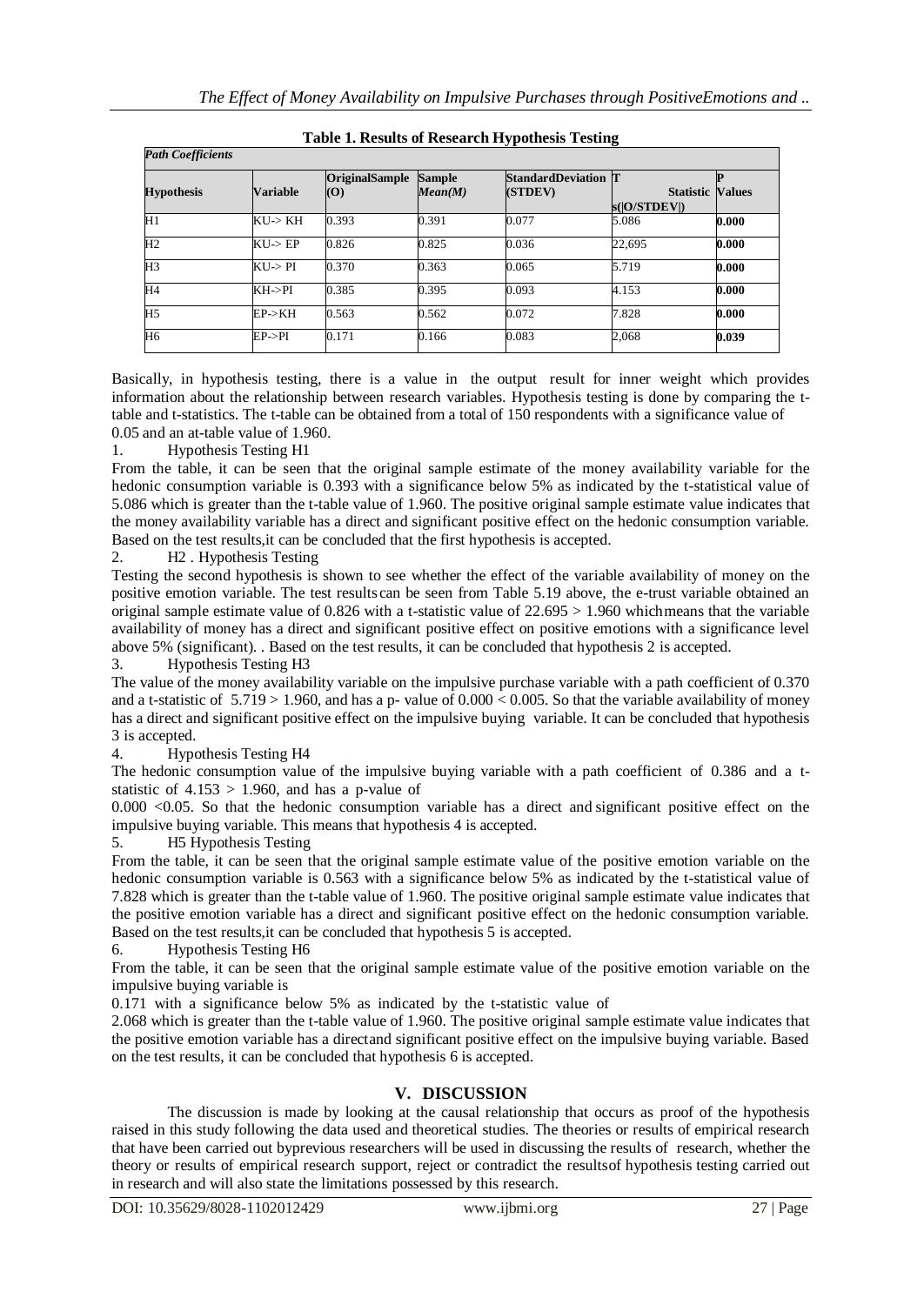Based on testing the first hypothesis (H1), it can be stated that the availability of money has a significant positive effect on the hedonic consumption variable. Thisis indicated by the results of the first hypothesis test, namely the calculation of the parameter coefficient between the availability of money and hedonic consumption, which shows a significant effect in a positive direction of 0.393 and a significance probability (p) of 0.000 is obtained which is smaller than the error level ( $\alpha$ ) which is determined to be 0. ,05. This shows that the availability of money which is a consumer's ability in terms of financial resources can support a consumer to make hedonic consumption which is a consumer consumption experience that is oriented towards pleasure and new experiences. This is supported by the characteristics of respondents who are dominated by women with an age range of 21-30 years who like to spend their time having fun, one of which is shopping because of hedonic motivation which is not only related to shopping because they only buy but also spend time with friends, and keep abreast of new discount trends. With the support of the availability of money, consumers can become morehedonistic to buy SOGO products. Thus the first hypothesis in this study can be accepted. With the support of the availability of money, consumers can become more hedonistic to buy SOGO products. Thus the first hypothesis in this study can be accepted. With the support of the availability of money, consumers can become more hedonistic to buy SOGO products. Thus the first hypothesis in this study can be accepted.

Based on testing the second hypothesis (H2), it can be stated that the availability of money has a significant positive effect on the positive emotion variable. This is indicated by the results of the first hypothesis test, namely the calculation of the parameter coefficient between the availability of money and positive emotions showing a significant effect in a positive direction of 0.826 and the significance probability (p) is 0.000 which is smaller than the error level  $(\alpha)$  which is determined to be 0. ,05. This shows that the availability of money has an effect on positive emotions, which means that if the customer has the availability of money, it will have an impact on the positive emotions of consumers in shopping. When viewed from the description of the respondents who are dominated by women with a monthly income of 6-8 million per month. Consumers can shop anything and anytime at SOGO outlets without feeling emotionally burdened or having positive emotions when shopping because they have financial support. Thus the second hypothesis in this study can be accepted.

Based on the third hypothesis testing (H3), it can be stated that the availability of money has a significant positive effect on the impulsive buying variable. This is indicated by the results of the first hypothesis test, namely the calculation of the parameter coefficient between the availability of money and impulse buying, whichshows a significant effect with a positive direction of 0.370. and obtained a significance probability (p) of 0.000 which is smaller than the error level  $\alpha$ ) whichis determined at 0.05. Impulse buying is a purchase that occurs without planning.In this study, the availability of money is one of the factors that have a strong influence on the realization of consumer impulse buying. Referring to the question posed by respondents who have shopped at SOGO, namely "I spontaneously purchase clothes on "eye-catching" displays without thinking." Because with the availability of money, consumers find it easy to buy products that were not planned because interested in appearance or other factors. Thus the third hypothesis in this study is declared accepted.

Based on the fourth hypothesis testing (H4), it can be stated that the hedonic consumption variable has a significant positive effect on the impulsive buying variable. This is indicated by the results of the fourth hypothesis test, namely the result of the calculation of the parameter coefficient between hedonic consumption and impulsive buying shows a significant effect with a positive direction of 0.385. and obtained a significance probability (p) of 0.000 which is smaller than the error level  $\alpha$ ) which is determined at 0.05. This shows that hedonic consumption has a role in influencing impulse buying. Referring to the highest indicator for the hedonic consumption variable, namely consumers feel happy and can express their feelings by going shopping at the SOGO Department Store, it is the driving force for consumers to make impulse purchases. Because consumers who initially only visited SOGO to express their feelings became buying products at SOGO that caught their attention. Thus the fourth hypothesis in this study is declared accepted.

Based on the fifth hypothesis testing (H5), it can be stated that the positive emotion variable has a significant positive effect on the hedonic consumption variable. This is indicated by the results of the fifth hypothesis test, namely the results of the calculation of the parameter coefficient between organizational commitment and employee performance showing a significant effect in a positive direction of 0.563 and a significance probability (p) of 0.000 is obtained which is smaller than the error level  $(\alpha)$  which is determined to be 0. ,05. The response of consumers who feel they cannot control their urge to buy the items they like at the SOGO Department Store shows that positive emotions have a strong influence on hedonic consumption. Consumers buy goods that were not planned because ofthe release of positive emotions.

Based on the sixth hypothesis testing (H6), it can be stated that the positive emotion variable has a significant positive effect on the impulsive buying variable. This is indicated by the results of the sixth hypothesis test, namely the calculation of the parameter coefficient between organizational commitment and employee performance showing a significant effect in a positive direction of 0.171 and the significance